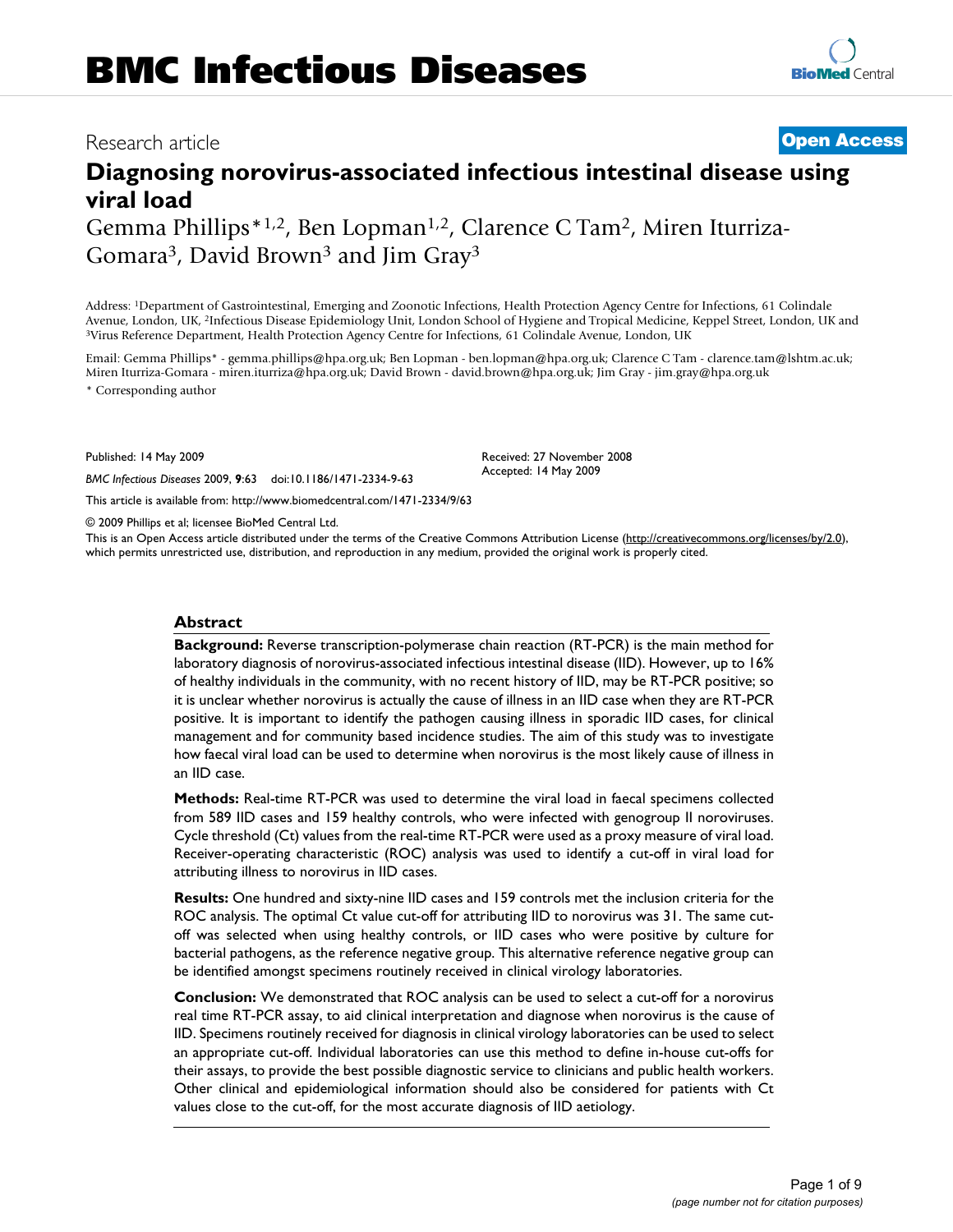## **Background**

Infectious intestinal disease (IID) is a syndrome of mixed aetiology; many different pathogens can infect the human gastrointestinal tract and produce diarrhoea, vomiting and other characteristic symptoms. Mixed gastrointestinal infections are frequently detected, especially in infants and young children and when polymerase chain reaction (PCR) assays are used for diagnosis [\[1](#page-7-0),[2](#page-7-1)]. It is important to determine which pathogen is the cause of illness, in order to direct clinical management for individual patients and to advance epidemiological understanding of IID.

Reverse transcription- PCR (RT-PCR) is now the method of choice for detecting norovirus in clinical specimens. RT-PCR detects norovirus at lower concentrations and is less affected by specimen quality and preparation than electron microscopy [\[3-](#page-7-2)[5](#page-7-3)]; large numbers of specimens can be tested simultaneously, compared to the single throughput for electron microscopy. RT-PCR also detects a much wider range of norovirus genetic variants than enzyme-linked immunosorbent assays (ELISA) and may be more easily adaptable for detection of new strains [\[6](#page-7-4)].

However, many healthy individuals, with no recent history of IID, are RT-PCR positive [\[7-](#page-7-5)[9](#page-7-6)], meaning that virus detection by RT-PCR is not well correlated with disease in norovirus infection. If RT-PCR positivity does not necessarily equate to norovirus-associated IID, it cannot be used alone to attribute illness to norovirus in IID cases; it is possible that the norovirus infection is 'asymptomatic' in the IID case, with another pathogen, detected or undetected, actually causing the symptoms. The poor diagnostic specificity of PCR and the associated difficulties for clinical interpretation of test results have been highlighted for other viral pathogens [\[10](#page-7-7)[,11](#page-7-8)].

Previous studies have demonstrated differences in faecal norovirus load between symptomatically and asymptomatically infected individuals [\[7,](#page-7-5)[12](#page-7-9)]. Histopathological investigations of experimentally inoculated volunteers and naturally infected individuals also indicate that the mechanism of pathogenesis in norovirus infection may rely on damage to the intestinal epithelium, caused by viral replication [\[13](#page-7-10)[-15](#page-7-11)], so that symptoms may be a result of high viral loads. The aim of this study was to use faecal viral load measurements to determine when illness is attributable to norovirus in IID cases.

## **Methods**

## *Specimens*

Faecal specimens were collected from IID cases and healthy controls during the Infectious Intestinal Disease Study for England (1993–1996) [\[16\]](#page-7-12). IID cases were recruited from a prospectively followed cohort in the community, or on consultation with their general practitioner for IID. IID cases had acute diarrhoea or vomiting, lasting less than two weeks, with no known non-infectious cause, preceded by a symptom free period of at least three weeks [[17\]](#page-7-13). Healthy controls, with no history of IID for the preceding three weeks, were recruited from within the community cohort or from the registration lists of participating general practices (but not after consultation for another condition) [\[17](#page-7-13)]. Controls were recruited concurrently to IID cases. IID cases were asked to provide a faecal specimen during acute illness and controls provided a specimen at recruitment.

## *Testing*

In the original study, norovirus was detected using electron microscopy. Faecal specimens were also tested for a range of other bacterial, viral and protozoal pathogens, using bacterial culture, microscopy or ELISA. Specimens with sufficient volume remaining after testing were archived in frozen storage [[18\]](#page-7-14). Subsequently the archived specimens were all re-tested for norovirus using RT-PCR [[7](#page-7-5)[,19](#page-7-15)]. PCR testing was also used to detect seven other common bacterial, viral and protozoal pathogens.

For the present study, norovirus RNA was re-extracted from the stored faecal specimens that were previously positive for norovirus by EM or RT-PCR, and real-time RT-PCR (method previously described [\[7\]](#page-7-5)) was used to determine the viral load. The real time RT-PCR assay has separate primer pairs for norovirus genogroup I and genogroup II, so it was possible to use the assay to identify the genogroup of norovirus present. Only viral load measurements from norovirus genogroup II positive specimens were used for this analysis; differences in the performance of the two genogroup specific assays mean that it is not appropriate to directly compare the results between the two genogroups (J. Gray, personal communication). Specimen collection and testing for norovirus is summarised in Additional File [1.](#page-7-16)

## *Data*

The cycle threshold (Ct) value from the real time RT-PCR was used as a proxy measure of faecal viral load. The Ct value is inversely proportional to the amount of virus present in the specimen, so the lower the Ct value the higher the faecal viral load. The Ct value represents the number of rounds of PCR replication required to raise the number of copies of the target sequence in the reaction mixture above a pre-determined threshold [[20\]](#page-7-17). The real time RT-PCR assay was run for 40 cycles, so the maximum possible Ct value for positive specimens in this study was 39.

## *Descriptive analysis*

The median Ct value and inter-quartile range were calculated for IID cases and controls; comparisons were made between groups using the rank-sum test in Stata 10 [\[21](#page-7-18)].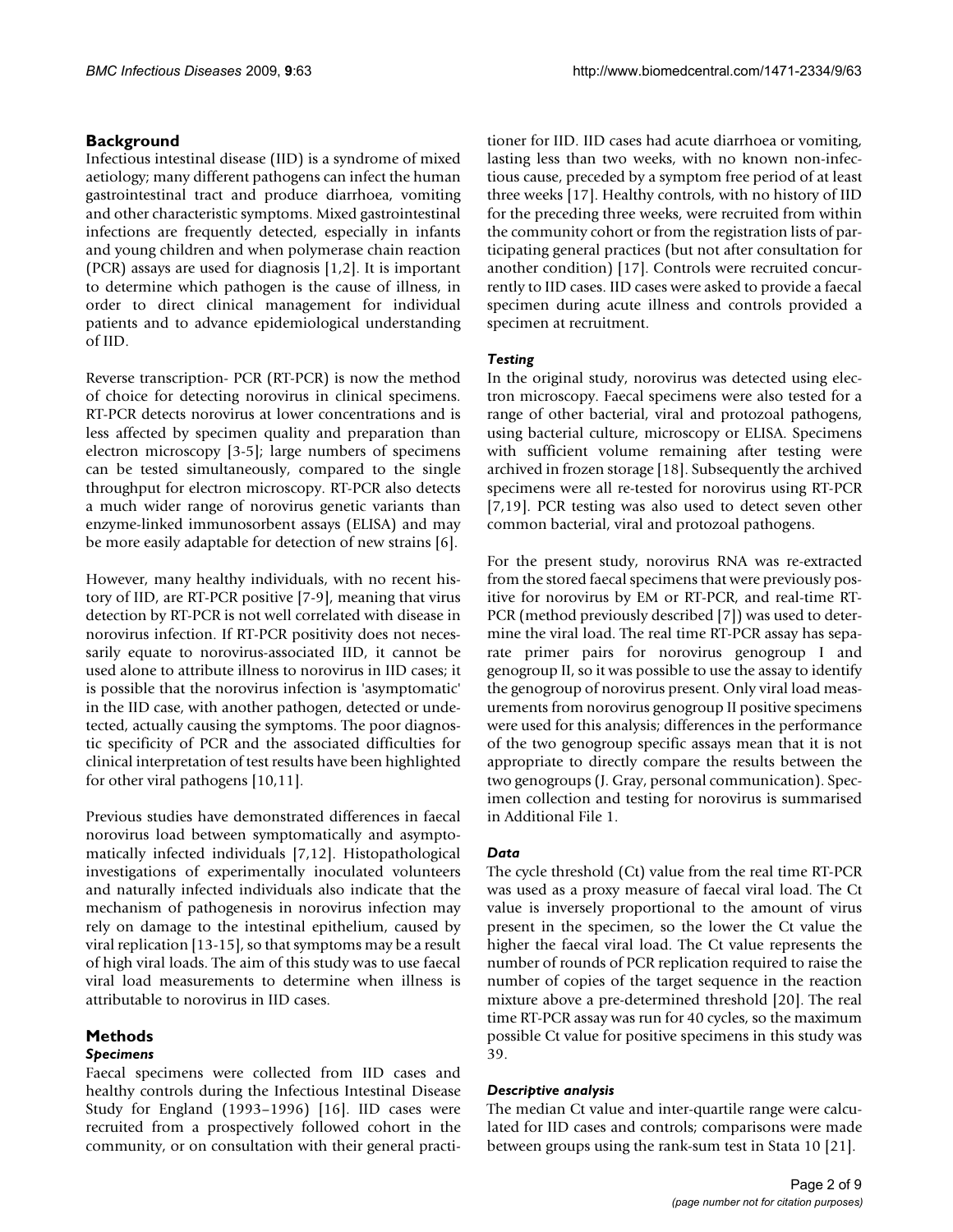#### *Receiver-operating characteristic analysis*

Receiver-operating characteristic (ROC) analysis was used to define a cut-off in the Ct values, to attribute disease to norovirus in IID cases. There is no gold standard test for diagnosing norovirus-associated IID. We therefore used microbiological and clinical characteristics to select reference groups for the ROC analysis.

#### *Reference positive groups*

We defined three reference positive groups, selected to have Ct values that are representative of where norovirus is causing illness (Table [1](#page-2-0)). Reference positive group 1 included only IID cases who were diagnosed as norovirus positive by electron microscopy; the high viral loads required for detection by electron microscopy correspond to viral shedding during acute infection in experimentally inoculated volunteers [[22](#page-7-19),[23\]](#page-7-20), so these IID cases are highly likely to have IID caused by norovirus.

In reference positive group 2, we additionally included IID cases who were electron microscopy negative and subsequently RT-PCR positive, providing that they had no other pathogens identified in their stool and that they had collected a specimen early in their illness (less than three days since symptom onset). These two restrictions were used to ensure that norovirus was the most likely cause of their illness and to ensure that their faecal viral load is rep-

#### <span id="page-2-0"></span>**Table 1: Inclusion criteria for the ROC analysis reference groups**

resentative of acute symptomatic norovirus infection [[12](#page-7-9),[22,](#page-7-19)[23](#page-7-20)]. We defined this second reference group to determine whether using only electron microscopy positive cases in reference group 1 biased the cut-off to lower Ct values (higher viral loads).

Reference positive group 3 included IID cases who were RT-PCR positive for norovirus (including those previously positive by EM) and who were negative for other bacterial, protozoal and viral pathogens that are routinely detected in clinical diagnostic algorithms for sporadic IID in National Health Service laboratories in the UK [[24,](#page-7-21)[25](#page-7-22)]. This restriction was used to make norovirus the most likely cause of illness in these IID cases, so that their Ct values should be representative of where norovirus is causing illness. We defined this third reference positive group to explore whether it is suitable for selecting a Ct value cut-off, because electron microscopy diagnosis is no longer used in clinical laboratories in the UK, so cannot be used to select a reference positive group in future studies.

#### *Reference negative groups*

We defined two reference negative groups, selected to have Ct values representative of where norovirus is not causing illness (Table [1](#page-2-0)). Reference negative group 1 included norovirus-infected healthy controls. Reference negative group 2 included norovirus infected IID cases

| Reference group         | <b>Inclusion Criteria</b>                                                                                                                                                                                                                                                                   |
|-------------------------|---------------------------------------------------------------------------------------------------------------------------------------------------------------------------------------------------------------------------------------------------------------------------------------------|
| Reference<br>positive I | I. IID<br>2. Norovirus detected by electron microscopy<br>3. Norovirus infection confirmed by RT-PCR                                                                                                                                                                                        |
| Reference<br>positive 2 | I. IID<br>2. Norovirus detected by electron microscopy<br>3. Norovirus infection confirmed by RT-PCR<br>Or<br>I. IID<br>2. Electron microscopy negative<br>3. Norovirus detected by RT-PCR<br>4. No other pathogen detected<br>5. Specimen collected within 3 days of symptom onset         |
| Reference<br>positive 3 | I. IID<br>2. Norovirus detected by electron microscopy and/or RT-PCR<br>3. Negative for Campylobacter spp., Salmonella spp. and Shigella spp. by bacterial culture and Cryptosporidium spp. by light<br>microscopy<br>(and rotavirus A by ELISA in children aged less than five years only) |
| Reference<br>negative 1 | 1. No history of IID in previous 3 weeks<br>2. Norovirus detected by RT-PCR                                                                                                                                                                                                                 |
| Reference<br>negative 2 | I. IID<br>2. Norovirus detected by RT-PCR<br>3. Infection with Salmonella spp., Campylobacter spp. or Shigella spp. detected by bacterial culture or Cryptosporidium spp. detected<br>by light microscopy<br>(or rotavirus A by ELISA in children aged less than five years only)           |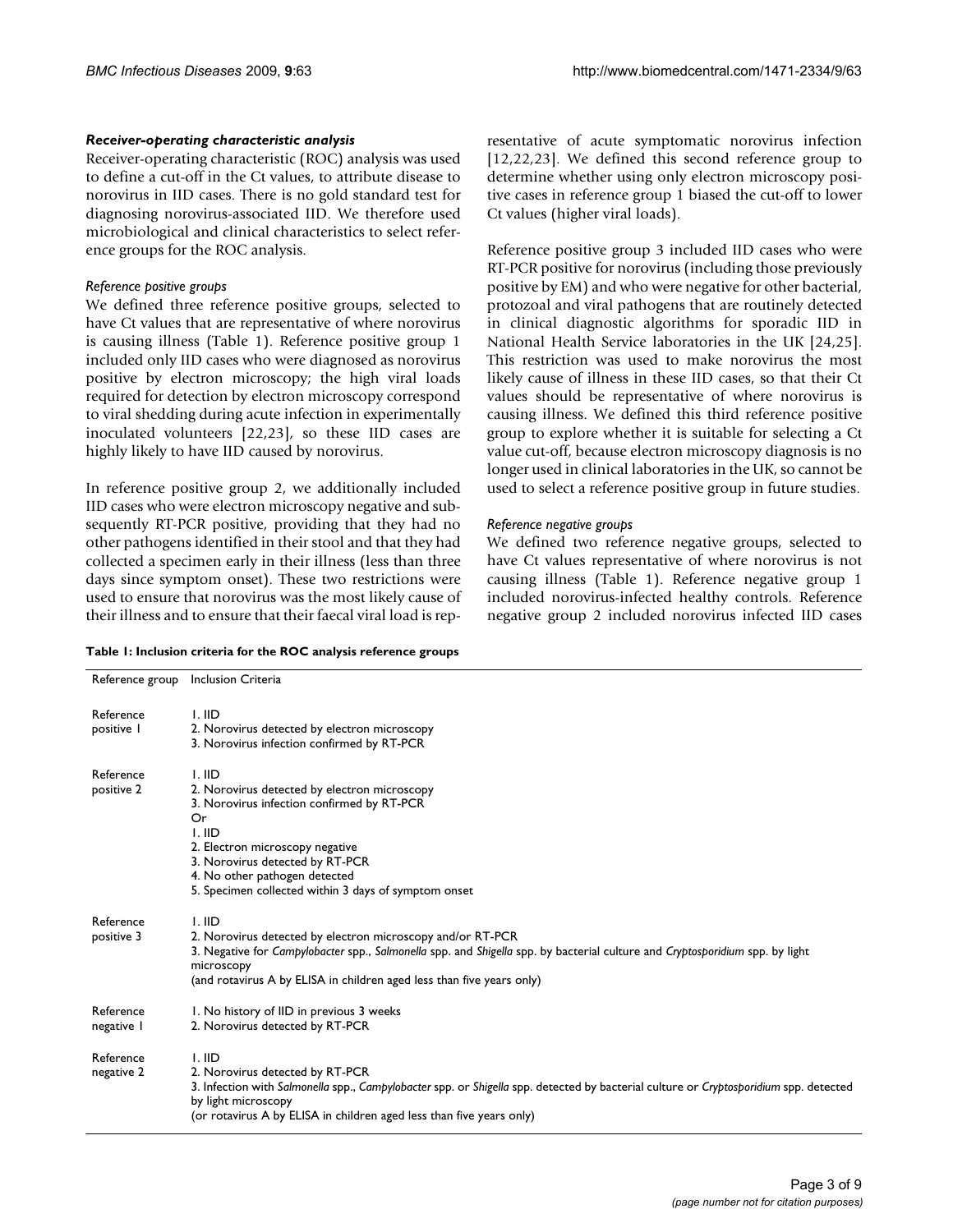with a bacterial infection diagnosed by culture or rotavirus A infection diagnosed by ELISA (for children aged less than five years only). Bacterial culture without enrichment may indicate the presence of high concentrations of viable bacterial cells, meaning that the bacteria detected are likely to be causing illness, rather than the norovirus infection. Similarly, ELISA for rotavirus A has a high detection limit that correlates well with disease [[26,](#page-7-23)[27\]](#page-8-0), so rotavirus A is probably the cause of illness in ELISA positive individuals, rather than the norovirus infection. We defined this second reference negative group to explore whether it is suitable for selecting a cut-off, because specimens from healthy controls are not routinely received in clinical laboratories, so cannot be used as the reference negative group if other laboratories want to use this method to develop a cut-off for their real time assays.

In each ROC analysis, the sensitivity and specificity were calculated for each potential cut-off in the range of Ct values and an empirical ROC plot created using Stata 10 [\[21](#page-7-18)]. The Youden index (sensitivity + specificity-1) was calculated and the maximum value used to identify the optimal cut-off [\[28](#page-8-1)[-30\]](#page-8-2). The analysis was done for all ages together and then separately, in children aged less than five years and individuals aged five years or older.

#### *Ethics*

Ethical approval was granted from both local and national research ethics committees (Royal College of General Practitioners, London School of Hygiene and Tropical Medicine, Public Health Laboratory Service) for the IID study, including creation of the faecal specimen archive [[17](#page-7-13)]. Written, informed consent was obtained from all cases and controls. The faecal specimen archive was anonymised and no further ethical approval was sought for the retesting in this study.

#### **Results**

#### *Descriptive analysis*

Ct values were generated for 589 IID cases and 159 healthy controls, who were infected with genogroup II noroviruses; 92 of the IID cases were positive by electron microscopy and 497 were negative by electron microscopy but subsequently positive by RT-PCR. IID cases were aged up to 94 years and controls up to 84 years; 40% of IID cases and 60% of controls were aged less than five years.

The median Ct value was lower in IID cases (median 34) than in controls (median 38) (Table [2\)](#page-4-0). The difference compared to controls was greatest for IID cases positive by electron microscopy (median 24); there was very little overlap in the distribution of Ct values in electron microscopy positive IID cases and controls (Figure [1\)](#page-3-0). The distribution of Ct values for the IID cases who were negative

<span id="page-3-0"></span>

#### **Figure I**

**Percentage distribution of real time RT-PCR Ct values in IID cases and controls**. Low Ct values correspond to high viral loads; the viral load decreases with increasing Ct value. 'EM cases' are IID cases positive by electron microscopy, 'RT-PCR cases' are IID cases negative by electron microscopy and subsequently positive by RT-PCR. Sample sizes: EM cases = 92, RT-PCR cases = 497, controls =  $159$ .

by electron microscopy and subsequently RT-PCR positive overlaps substantially with the controls, although a small proportion have the higher viral loads seen in the electron microscopy positive IID cases (Figure [1](#page-3-0), Table [2](#page-4-0)).

#### *ROC analysis*

The numbers of specimens meeting the inclusion criteria for each of the reference groups are shown in Table [3.](#page-4-1)

The optimal cut-off for attributing illness to genogroup II noroviruses in IID cases was at Ct value 31, corresponding to the maximum Youden index for the ROC analysis with reference positive group 1 and reference negative group 1 (Figure [2\)](#page-5-0).

Using this cut-off, IID cases with Ct values of 31 or below are classified as 'positive' for norovirus-associated IID: they have disease caused by norovirus. IID cases with Ct values above 31 are classified as 'negative' for norovirusassociated IID: they have disease but their norovirus infection was not the cause of their symptoms.

The optimal cut-off for children aged less than five years was at Ct value 30, whereas for older children and adults it was at Ct value 33 (Table [3\)](#page-4-1). There was some evidence of a difference in Ct value distribution between electron microscopy positive IID cases in these two age groups (rank sum test  $p = 0.036$ ), with the median in children aged less than five years at Ct value 23 and at Ct value 25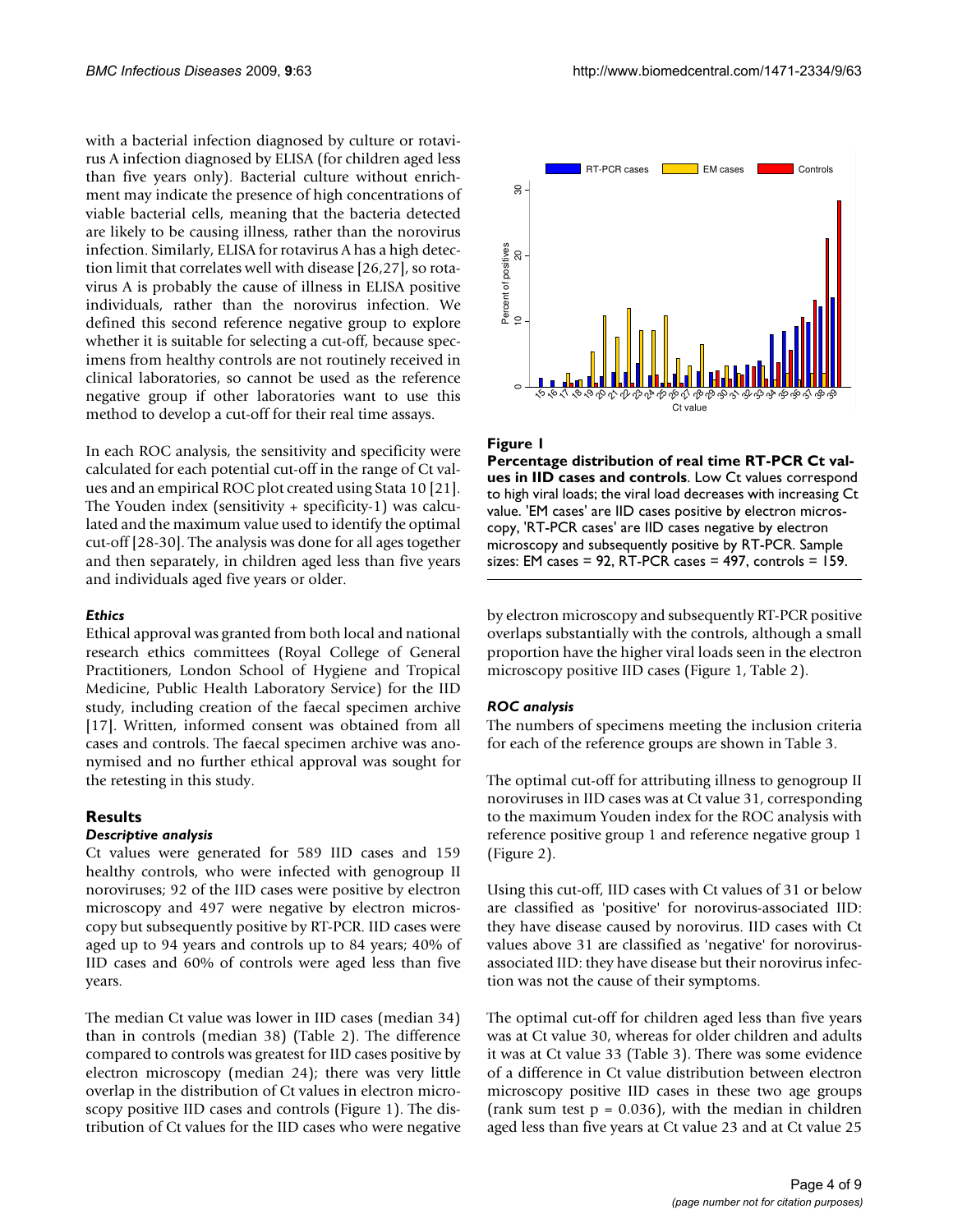| Method of norovirus detection  | <b>IID Cases</b>   |                        |                | Controls           |                        |                | Rank-sum test p-value<br>comparing cases to controls |
|--------------------------------|--------------------|------------------------|----------------|--------------------|------------------------|----------------|------------------------------------------------------|
|                                | Median Ct<br>value | Ct value<br><b>IQR</b> | Sample<br>size | Median Ct<br>value | Ct value<br><b>IQR</b> | Sample<br>size |                                                      |
| All ages                       |                    |                        |                |                    |                        |                |                                                      |
| All                            | 34                 | $25 - 37$              | 589            | 38                 | $35 - 39$              | 159            | < 0.0001                                             |
| Electron microscopy            | 24                 | $21 - 27.5$            | 92             |                    |                        |                | < 0.0001                                             |
| RT-PCR                         | 35                 | $29 - 38$              | 497            |                    |                        |                | < 0.0001                                             |
| (Electron microscopy negative) |                    |                        |                |                    |                        |                |                                                      |
| $< 5$ years                    |                    |                        |                |                    |                        |                |                                                      |
| All                            | 34                 | $26 - 37$              | 253            | 37                 | $34 - 38$              | 92             | < 0.0001                                             |
| Electron microscopy            | 23                 | $21 - 25$              | 48             |                    |                        |                | < 0.0001                                             |
| RT-PCR                         | 35                 | $32 - 37$              | 205            |                    |                        |                | 0.0001                                               |
| (Electron microscopy negative) |                    |                        |                |                    |                        |                |                                                      |
| $5$ years $+$                  |                    |                        |                |                    |                        |                |                                                      |
| All                            | 34                 | $25 - 38$              | 334            | 38                 | $36 - 39$              | 67             | < 0.0001                                             |
| Electron microscopy            | 25                 | $22 - 28.5$            | 44             |                    |                        |                | < 0.0001                                             |
| RT-PCR                         | 35                 | $27 - 38$              | 290            |                    |                        |                | < 0.0001                                             |
| (Electron microscopy negative) |                    |                        |                |                    |                        |                |                                                      |

#### <span id="page-4-0"></span>**Table 2: Ct values in genogroup II norovirus positive IID cases and healthy controls.**

The rank-sum tests for electron microscopy and RT-PCR positive IID cases compare them to all controls. Age was not recorded for two IID cases. IQR is the interquartile range.

for older children and adults (Table [2](#page-4-0)). This indicates that the different cut-offs may reflect a true difference in viral load between these age groups.

The optimal cut-off (all ages) was also at Ct value 31 when RT-PCR positive cases with no other pathogen detected and early specimen collection were included in the reference positive group (reference positive group 2) (Table [3\)](#page-4-1). This was also true for the age-group specific ROC analyses (data not shown). The optimal cut-off was also at Ct value 31 when norovirus positive IID cases who were negative for other commonly tested enteric pathogens were used as

#### <span id="page-4-1"></span>**Table 3: ROC analysis results.**

| Reference groups used            | Optimal Ct cut-off | Youden Index | Sensitivity<br>(95% CI) | Specificity<br>(95% CI) | <b>AUC</b> | Sample size        |                    |
|----------------------------------|--------------------|--------------|-------------------------|-------------------------|------------|--------------------|--------------------|
|                                  |                    |              |                         |                         |            | Reference positive | Reference negative |
| Ref positive 1<br>Ref negative I |                    |              |                         |                         |            |                    |                    |
| All                              | 31                 | 0.77         | 0.88<br>$(0.65 - 1.00)$ | 0.89<br>$(0.84 - 0.94)$ | 0.93       | 92                 | 159                |
| aged <5 years                    | 30                 | 0.80         | 0.94<br>$(0.84 - 1.00)$ | 0.86<br>$(0.79 - 0.93)$ | 0.93       | 48                 | 92                 |
| aged >5 years                    | 33                 | 0.83         | 0.89<br>$(0.79 - 0.98)$ | 0.94<br>$(0.88 - 1.00)$ | 0.96       | 44                 | 67                 |
| Ref positive 2<br>Ref negative 1 |                    |              |                         |                         |            |                    |                    |
|                                  | 31                 | 0.61         | 0.72<br>$(0.66 - 0.79)$ | 0.89<br>$(0.84 - 0.94)$ | 0.87       | 169                | 159                |
| Ref positive 3<br>Ref negative 2 |                    |              |                         |                         |            |                    |                    |
|                                  | 31                 | 0.29         | 0.43<br>$(0.39 - 0.47)$ | 0.86<br>$(0.77 - 0.94)$ | 0.64       | 524                | 64                 |

The reference groups are described in Table 1. AUC is the area under the curve.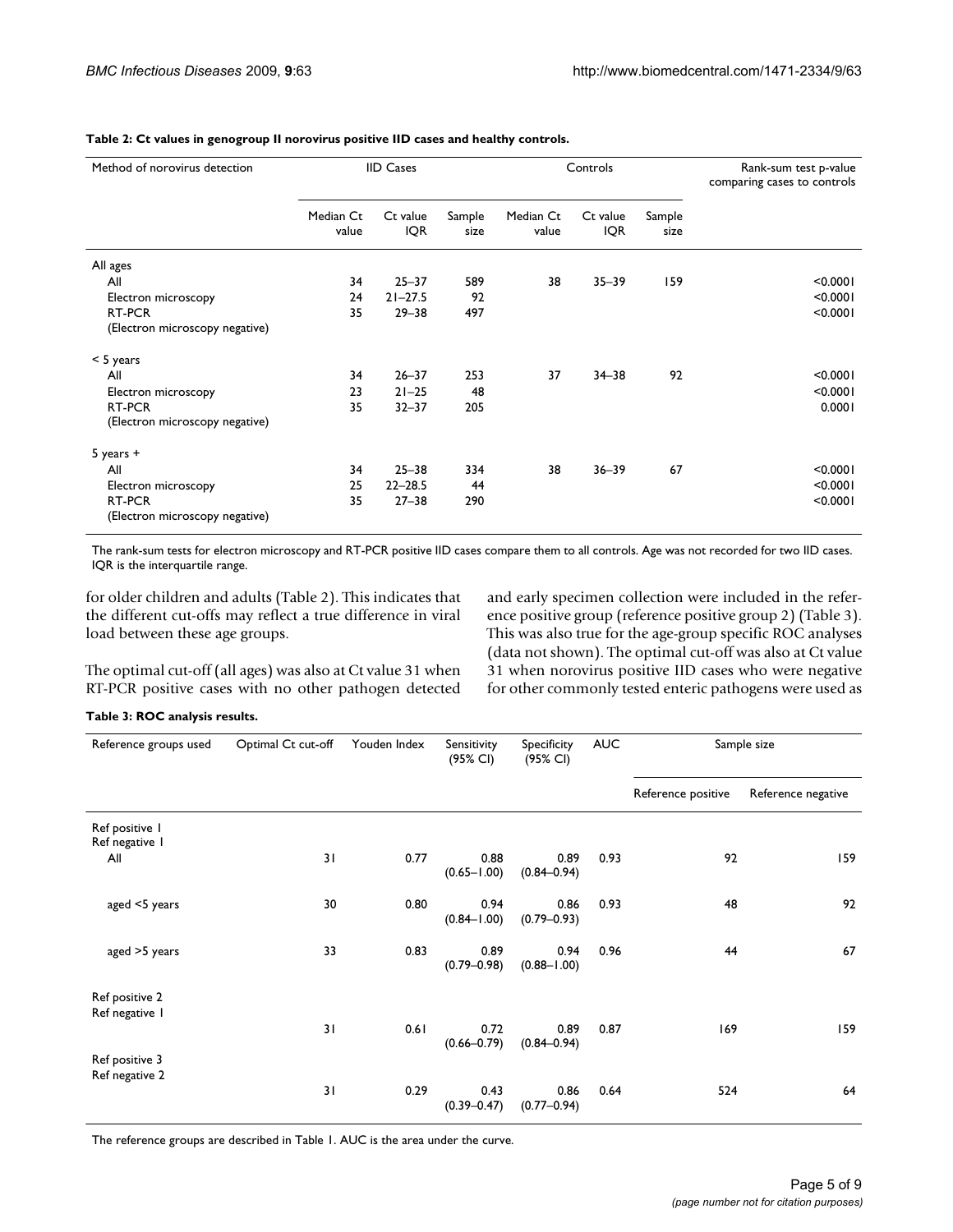<span id="page-5-0"></span>

Figure 2

**Youden Index from ROC analysis for reference positive group 1 and reference negative group 1**. Reference positive group 1 were electron microscopy positive IID cases and reference negative group 1 were RT-PCR positive healthy controls.

the reference positive group (reference positive group 3), and the bacterial culture positive IID cases were used as the reference negative group (reference negative group 2).

The Ct values discriminated well between reference positive group 1 and reference negative group 1, because the area under the ROC curve was close to the maximum value of one (Figure [3](#page-5-1), Table [3](#page-4-1)). The discriminatory power of the Ct values was poorer for the ROC analysis when RT-PCR positive cases with no other pathogen detected and early specimen collection were included in the reference positive group (reference positive group 2). The discriminatory power was very low for distinguishing between reference positive group 3 and reference negative group 2 because the area under the curve was close to 0.5, which is indicative of a test with no discriminatory power.

## **Discussion**

In this study we have demonstrated a difference in viral load between symptomatic and asymptomatic norovirus infection. A substantial proportion of IID cases who were positive only by RT-PCR had viral loads equivalent to those in healthy controls. This supports the hypothesis that norovirus is not always the cause of illness where it is detected by RT-PCR. We have shown that it is possible to use the viral load in clinical specimens to indicate where norovirus is the most likely cause of illness, by selecting a cut-off for the norovirus real time RT-PCR assay. We have also shown that the method of cut-off selection can be adapted for use with specimens that are routinely received and tested in clinical laboratories, to help other laboratories develop in-house cut-offs for their assays. This is

<span id="page-5-1"></span>



essential because there is substantial variability between UK virology reference laboratories in the Ct values produced from standard reference specimens [\[31\]](#page-8-3); the same cut-off may not be appropriate for all laboratories because of these differences in assay performance.

A major strength of this study is the availability of specimens from healthy controls. There are few community studies of IID with large control groups available, but they are essential for interpreting the RT-PCR data in IID cases. Importantly, it has been possible to validate the use of bacterial culture positive IID cases as a reference negative group, by comparison to the ROC analysis using healthy controls; this removes the need to collect further control specimens in future studies. We have also shown that RT-PCR positive IID cases, who are negative for other common bacterial, protozoal and viral pathogens, are a suitable reference positive group, so that the method can be used by laboratories without EM testing facilities. These reference groups can now be used by other laboratories for development of cut-offs for their assays.

The area under the ROC curve for the alternative reference groups is very low, possibly because the viral loads in many of the IID cases in the reference positive group were not representative of symptomatic norovirus infection; this is reflected in the low sensitivity for the cut-off at Ct value 31 when using these groups in the ROC analysis. However, selection of an appropriate cut-off is the main aim of this method and we have shown that this is possi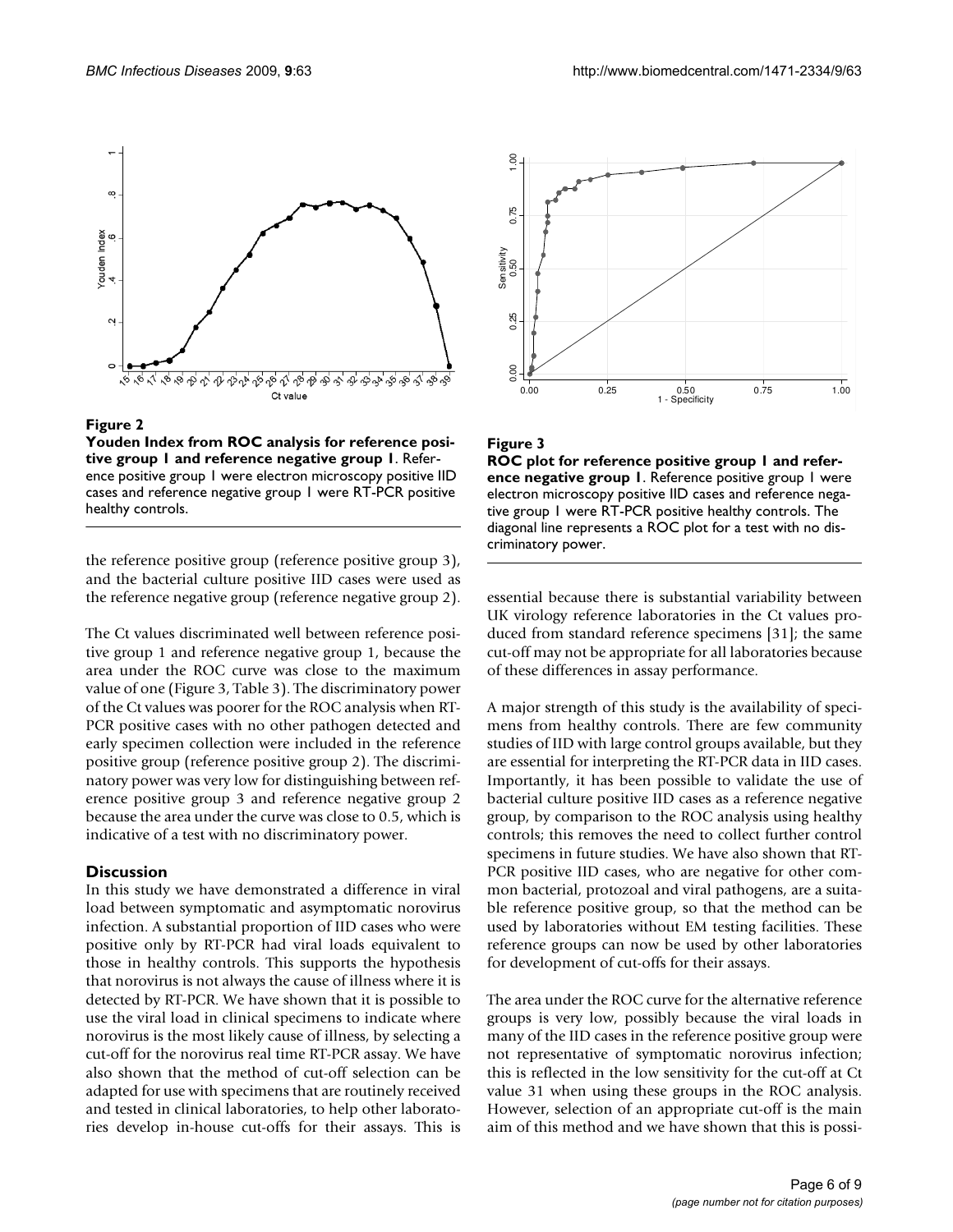ble with these reference groups. It is also important that the diagnostic performance (sensitivity, specificity, predictive values) of the cut-off is determined using an independent dataset, which was not possible in this study; the sensitivity and specificity calculated in the ROC analysis may misrepresent the performance of the cut-off in clinical application, because the cut-off is selected by optimising the diagnostic accuracy compared to the gold standard [[32](#page-8-4),[33\]](#page-8-5).

The specimens used in this study were originally collected during the mid 1990s and the viral RNA may have degraded during the prolonged storage and repeated freeze-thaw cycles for re-testing. Therefore the cut-off developed here should not be directly applicable to realtime RT-PCR results from fresh specimens without validation. Similarly, the cut-off should not be applied to assays with different protocols, because the Ct values may not equate to the same viral load per gram of faeces. It is unlikely, however, that there will have been differential degradation of RNA between specimens during storage, so it is still valid to compare the viral load between specimens in this collection, and to assume that the relative differences observed between IID cases and controls are a true reflection of symptomatic and asymptomatic infection. It is also important to note that any cut-off in viral load can only be applied to specimens collected from IID patients during acute symptoms, when the viral load is representative of disease aetiology. After symptoms resolve in norovirus-associated IID, the viral load quickly drops to levels seen in asymptomatic infection [\[12](#page-7-9)] and the predictive value of the cut-off will be greatly reduced.

The cut-off developed here is not applicable to two of the rarer genotypes in genogroup II (GII-7 and GII-8), because the real time RT-PCR assay has poorer efficiency (a higher detection limit) for these genotypes (J. Gray, personal communication), so the Ct values do not represent the same faecal viral loads as for the other genotypes. At a population level, the degree of misclassification would be small because of the low prevalence of GII-7 and GII-8 [[34](#page-8-6)[-36](#page-8-7)]. However, correct identification of illness caused by these genotypes may be important for clinical management, but would require development of genotype-specific cut-offs. Similarly, we have excluded genogroup I noroviruses from this analysis because the efficiency of the assay is highly variable for genotypes within in this genogroup. Development of a cut-off for GII-7 and GII-8 or genogroup I noroviruses would require collection of sufficient specimens for genotype-specific ROC analyses; clinical application would require genotyping to be part of routine diagnosis, which may not be economically or logistically feasible. Further work is also needed to characterise the kinetics of the real time RT-PCR assay, to determine whether a Ct value of 31 translates to the same faecal

viral load for all genogroup II genotypes with the same assay efficiency. Selection of a single cut-off may also not be appropriate if the Youden index is similar for a range of Ct values between 28 and 33, as was the case in this analysis. With a larger sample size, in future studies, there may be better power to discriminate between potential cut-offs in this range. Nevertheless, the cut-off provides a major improvement in diagnostic specificity compared to the current qualitative use of RT-PCR in norovirus diagnosis.

The causal relationship between disease symptoms and viral load has not been established. However, if the relationship between the occurrence of disease and viral load is consistent, regardless of whether high viral loads are a cause or a consequence of disease, viral load will be a good marker of norovirus-associated IID and the approach developed here is valid. Viral load is routinely used to predict outcome and guide clinical management for a number of viruses that cause chronic infections, such as Epstein-Barr virus [\[37](#page-8-8)] and cytomegalovirus [[38](#page-8-9)] in transplant patients, HIV [\[39](#page-8-10)], hepatitis C [[40](#page-8-11)] and HTLV [[41](#page-8-12)]. However this is the first time, to our knowledge, that viral load has been used as a tool for diagnosing enteric viruses as the cause of acute IID.

## **Conclusion**

As PCR diagnosis is applied to an increasing number of viral pathogens, the debate is growing about the clinical interpretation of positive results and the utility of PCR in diagnostic services [[10](#page-7-7)[,42](#page-8-13),[43](#page-8-14)]. PCR has many advantages over traditional diagnostic methods, including higher throughput, shorter turnaround time, adaptability to new strains and production of data for molecular epidemiological surveillance. It is therefore important to ensure that clinically informative results are produced from PCR assays, to provide a high standard of patient care alongside these other benefits. The method developed here shows that the real-time RT-PCR output for norovirus can be used to attribute disease to norovirus in IID cases, where simple detection may not be sufficient to give a confident diagnosis of norovirus-associated IID. This semi-quantitative approach to diagnosis can improve both the accuracy of community-based estimates of norovirus associated IID incidence and the interpretability of diagnostic results provided to clinicians from clinical virology laboratories. However it is important that clinical and epidemiological information is considered in the diagnosis of disease aetiology for individual patients with Ct values close to the cut-off.

Independent validation of this method is required prior to application in other studies and laboratories; we have provided a method for validation without the need for collection of specimens from healthy controls or further use of EM. The method may also be useful for other viral patho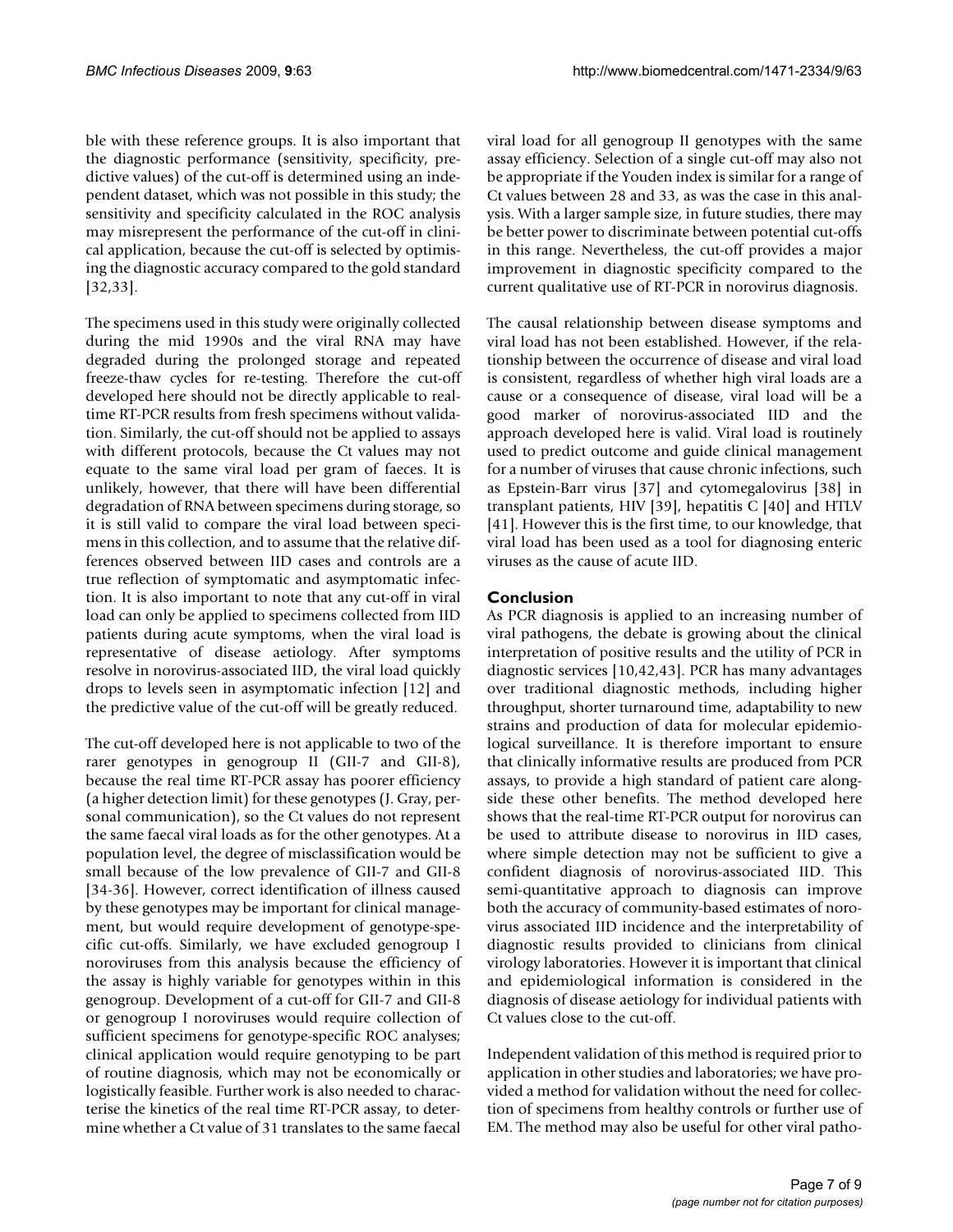gens, for which the same problems with the interpretability of PCR have been described. Future work will focus on applying this approach for estimation of norovirus associated IID incidence and describing the implications for diagnosis of norovirus outbreaks.

#### **Abbreviations**

AUC: area under the ROC curve; Ct: cycle threshold; ELISA: enzyme linked immunosorbent assay; EM: electron microscopy; IID: infectious intestinal disease; IQR: interquartile range; PCR: polymerase chain reaction; ROC: receiver operating characteristic; RT-PCRL: reverse transcription-polymerase chain reaction.

#### **Competing interests**

The authors declare that they have no competing interests.

#### **Authors' contributions**

GP performed analyses and drafted the manuscript. CT and BL advised on analysis. JG and MIG led the laboratory work and advised on analysis. JG and DB led the study design. All authors contributed to the drafting and revisions of the manuscript.

## **Additional material**

#### <span id="page-7-16"></span>**Additional File 1**

*Testing Summary. Summary of specimen processing and testing.* Click here for file [\[http://www.biomedcentral.com/content/supplementary/1471-](http://www.biomedcentral.com/content/supplementary/1471-2334-9-63-S1.pdf) 2334-9-63-S1.pdf]

## **Acknowledgements**

This study was funded by the Food Standards Agency. We would like to thank Corrine Amar, Lisa Griffiths, Fenella Halstead, Dalia Choudhury and Mihaela Cirdei who completed the laboratory testing.

#### **References**

- <span id="page-7-0"></span>1. Gomara MI, Simpson R, Perault AM, Redpath C, Lorgelly P, Joshi D, *et al.*: **[Structured surveillance of infantile gastroenteritis in](http://www.ncbi.nlm.nih.gov/entrez/query.fcgi?cmd=Retrieve&db=PubMed&dopt=Abstract&list_uids=17313697) [East Anglia, UK: incidence of infection with common viral](http://www.ncbi.nlm.nih.gov/entrez/query.fcgi?cmd=Retrieve&db=PubMed&dopt=Abstract&list_uids=17313697) [gastroenteric pathogens.](http://www.ncbi.nlm.nih.gov/entrez/query.fcgi?cmd=Retrieve&db=PubMed&dopt=Abstract&list_uids=17313697)** *Epidemiol Infect* 2008, **136:**23-33.
- <span id="page-7-1"></span>Roman E, Wilhelmi I, Colomina J, Villar J, Cilleruelo ML, Nebreda V, *et al.*: **[Acute viral gastroenteritis: proportion and clinical rel](http://www.ncbi.nlm.nih.gov/entrez/query.fcgi?cmd=Retrieve&db=PubMed&dopt=Abstract&list_uids=12721321)[evance of multiple infections in Spanish children.](http://www.ncbi.nlm.nih.gov/entrez/query.fcgi?cmd=Retrieve&db=PubMed&dopt=Abstract&list_uids=12721321)** *J Med Microbiol* 2003, **52:**435-440.
- <span id="page-7-2"></span>3. Houde A, Leblanc D, Poitras E, Ward P, Brassard J, Simard C, *et al.*: **[Comparative evaluation of RT-PCR, nucleic acid sequence](http://www.ncbi.nlm.nih.gov/entrez/query.fcgi?cmd=Retrieve&db=PubMed&dopt=Abstract&list_uids=16616378)based amplification (NASBA) and real-time RT-PCR for [detection of noroviruses in faecal material.](http://www.ncbi.nlm.nih.gov/entrez/query.fcgi?cmd=Retrieve&db=PubMed&dopt=Abstract&list_uids=16616378)** *J Virol Methods* 2006, **135:**163-172.
- 4. Kageyama T, Kojima S, Shinohara M, Uchida K, Fukushi S, Hoshino FB, *et al.*: **[Broadly reactive and highly sensitive assay for Norwalk](http://www.ncbi.nlm.nih.gov/entrez/query.fcgi?cmd=Retrieve&db=PubMed&dopt=Abstract&list_uids=12682144)[like viruses based on real-time quantitative reverse tran](http://www.ncbi.nlm.nih.gov/entrez/query.fcgi?cmd=Retrieve&db=PubMed&dopt=Abstract&list_uids=12682144)[scription-PCR.](http://www.ncbi.nlm.nih.gov/entrez/query.fcgi?cmd=Retrieve&db=PubMed&dopt=Abstract&list_uids=12682144)** *J Clin Microbiol* 2003, **41:**1548-1557.
- <span id="page-7-3"></span>5. Medici MC, Martinelli M, Ruggeri FM, Abelli LA, Bosco S, Arcangeletti MC, *et al.*: **[Broadly reactive nested reverse transcription-PCR](http://www.ncbi.nlm.nih.gov/entrez/query.fcgi?cmd=Retrieve&db=PubMed&dopt=Abstract&list_uids=16081909) [using an internal RNA standard control for detection of](http://www.ncbi.nlm.nih.gov/entrez/query.fcgi?cmd=Retrieve&db=PubMed&dopt=Abstract&list_uids=16081909) [noroviruses in stool samples.](http://www.ncbi.nlm.nih.gov/entrez/query.fcgi?cmd=Retrieve&db=PubMed&dopt=Abstract&list_uids=16081909)** *J Clin Microbiol* 2005, **43:**3772-3778.
- <span id="page-7-4"></span>6. Jiang X, Wilton N, Zhong WM, Farkas T, Huang PW, Barrett E, *et al.*: **[Diagnosis of human caliciviruses by use of enzyme immu](http://www.ncbi.nlm.nih.gov/entrez/query.fcgi?cmd=Retrieve&db=PubMed&dopt=Abstract&list_uids=10804148)[noassays.](http://www.ncbi.nlm.nih.gov/entrez/query.fcgi?cmd=Retrieve&db=PubMed&dopt=Abstract&list_uids=10804148)** *J Infect Dis* 2000, **181(Suppl 2):**S349-S359.
- <span id="page-7-5"></span>7. Amar CF, East CL, Gray J, Iturriza-Gomara M, Maclure EA, McLauchlin J: **[Detection by PCR of eight groups of enteric pathogens](http://www.ncbi.nlm.nih.gov/entrez/query.fcgi?cmd=Retrieve&db=PubMed&dopt=Abstract&list_uids=17447091) [in 4,627 faecal samples: re-examination of the English case](http://www.ncbi.nlm.nih.gov/entrez/query.fcgi?cmd=Retrieve&db=PubMed&dopt=Abstract&list_uids=17447091)[control Infectious Intestinal Disease Study \(1993–1996\).](http://www.ncbi.nlm.nih.gov/entrez/query.fcgi?cmd=Retrieve&db=PubMed&dopt=Abstract&list_uids=17447091)** *Eur J Clin Microbiol Infect Dis* 2007, **26:**311-323.
- 8. de Wit MA, Koopmans MP, Kortbeek LM, Wannet WJ, Vinje J, van Leusden F, *et al.*: **[Sensor, a population-based cohort study on](http://www.ncbi.nlm.nih.gov/entrez/query.fcgi?cmd=Retrieve&db=PubMed&dopt=Abstract&list_uids=11581101) [gastroenteritis in the Netherlands: incidence and etiology.](http://www.ncbi.nlm.nih.gov/entrez/query.fcgi?cmd=Retrieve&db=PubMed&dopt=Abstract&list_uids=11581101)** *Am J Epidemiol* 2001, **154:**666-674.
- <span id="page-7-6"></span>9. Gallimore CI, Cubitt D, du PN, Gray JJ: **[Asymptomatic and symp](http://www.ncbi.nlm.nih.gov/entrez/query.fcgi?cmd=Retrieve&db=PubMed&dopt=Abstract&list_uids=15131210)[tomatic excretion of noroviruses during a hospital outbreak](http://www.ncbi.nlm.nih.gov/entrez/query.fcgi?cmd=Retrieve&db=PubMed&dopt=Abstract&list_uids=15131210) [of gastroenteritis.](http://www.ncbi.nlm.nih.gov/entrez/query.fcgi?cmd=Retrieve&db=PubMed&dopt=Abstract&list_uids=15131210)** *J Clin Microbiol* 2004, **42:**2271-2274.
- <span id="page-7-7"></span>10. Carman WF, Niesters HG: **The end of cell culture in diagnostics: Is molecular diagnosis the Harry Potter or the Lord Voldemort of clinical virology as a specialty?** *S Afr Med J* 2007, **97:**1169-1176.
- <span id="page-7-8"></span>11. Gunson RN, Miller J, Leonard A, Carman WF: **[Importance of PCR](http://www.ncbi.nlm.nih.gov/entrez/query.fcgi?cmd=Retrieve&db=PubMed&dopt=Abstract&list_uids=12736976) [in the diagnosis and understanding of rotavirus illness in the](http://www.ncbi.nlm.nih.gov/entrez/query.fcgi?cmd=Retrieve&db=PubMed&dopt=Abstract&list_uids=12736976) [community.](http://www.ncbi.nlm.nih.gov/entrez/query.fcgi?cmd=Retrieve&db=PubMed&dopt=Abstract&list_uids=12736976)** *Commun Dis Public Health* 2003, **6:**63-65.
- <span id="page-7-9"></span>12. Atmar RL, Opekun AA, Gilger MA, Estes MK, Crawford SE, Neill FH, *et al.*: **[Norwalk virus shedding after experimental human](http://www.ncbi.nlm.nih.gov/entrez/query.fcgi?cmd=Retrieve&db=PubMed&dopt=Abstract&list_uids=18826818) [infection.](http://www.ncbi.nlm.nih.gov/entrez/query.fcgi?cmd=Retrieve&db=PubMed&dopt=Abstract&list_uids=18826818)** *Emerg Infect Dis* 2008, **14:**1553-1557.
- <span id="page-7-10"></span>13. Agus SG, Dolin R, Wyatt RG, Tousimis AJ, Northrup RS: **[Acute](http://www.ncbi.nlm.nih.gov/entrez/query.fcgi?cmd=Retrieve&db=PubMed&dopt=Abstract&list_uids=4721173) [infectious nonbacterial gastroenteritis: intestinal histopa](http://www.ncbi.nlm.nih.gov/entrez/query.fcgi?cmd=Retrieve&db=PubMed&dopt=Abstract&list_uids=4721173)thology. Histologic and enzymatic alterations during illness [produced by the Norwalk agent in man.](http://www.ncbi.nlm.nih.gov/entrez/query.fcgi?cmd=Retrieve&db=PubMed&dopt=Abstract&list_uids=4721173)** *Ann Intern Med* 1973, **79:**18-25.
- 14. Schreiber DS, Blacklow NR, Trier JS: **[The mucosal lesion of the](http://www.ncbi.nlm.nih.gov/entrez/query.fcgi?cmd=Retrieve&db=PubMed&dopt=Abstract&list_uids=4706274) [proximal small intestine in acute infectious nonbacterial gas](http://www.ncbi.nlm.nih.gov/entrez/query.fcgi?cmd=Retrieve&db=PubMed&dopt=Abstract&list_uids=4706274)[troenteritis.](http://www.ncbi.nlm.nih.gov/entrez/query.fcgi?cmd=Retrieve&db=PubMed&dopt=Abstract&list_uids=4706274)** *N Engl J Med* 1973, **288:**1318-1323.
- <span id="page-7-11"></span>15. Troeger H, Loddenkemper C, Schneider T, Schreier E, Epple HJ, Zeitz M, *et al.*: **Structural And Functional Changes Of The Duodenum In Human Norovirus Infection.** *Gut* 2008 in press.
- <span id="page-7-12"></span>16. Food Standards Agency: **A report of the study of infectious intestinal disease in England.** London, HMSO; 2000.
- <span id="page-7-13"></span>17. Sethi D, Wheeler JG, Cowden JM, Rodrigues LC, Sockett PN, Roberts JA, *et al.*: **[A study of infectious intestinal disease in Eng](http://www.ncbi.nlm.nih.gov/entrez/query.fcgi?cmd=Retrieve&db=PubMed&dopt=Abstract&list_uids=10402743)[land: plan and methods of data collection.](http://www.ncbi.nlm.nih.gov/entrez/query.fcgi?cmd=Retrieve&db=PubMed&dopt=Abstract&list_uids=10402743)** *Commun Dis Public Health* 1999, **2:**101-107.
- <span id="page-7-14"></span>18. Tompkins DS, Hudson MJ, Smith HR, Eglin RP, Wheeler JG, Brett MM, *et al.*: **[A study of infectious intestinal disease in England:](http://www.ncbi.nlm.nih.gov/entrez/query.fcgi?cmd=Retrieve&db=PubMed&dopt=Abstract&list_uids=10402744) [microbiological findings in cases and controls.](http://www.ncbi.nlm.nih.gov/entrez/query.fcgi?cmd=Retrieve&db=PubMed&dopt=Abstract&list_uids=10402744)** *Commun Dis Public Health* 1999, **2:**108-113.
- <span id="page-7-15"></span>19. Amar CF, East CL, Grant KA, Gray J, Iturriza-Gomara M, Maclure EA, *et al.*: **[Detection of viral, bacterial, and parasitological RNA or](http://www.ncbi.nlm.nih.gov/entrez/query.fcgi?cmd=Retrieve&db=PubMed&dopt=Abstract&list_uids=15905692) [DNA of nine intestinal pathogens in fecal samples archived](http://www.ncbi.nlm.nih.gov/entrez/query.fcgi?cmd=Retrieve&db=PubMed&dopt=Abstract&list_uids=15905692) as part of the english infectious intestinal disease study: [assessment of the stability of target nucleic acid.](http://www.ncbi.nlm.nih.gov/entrez/query.fcgi?cmd=Retrieve&db=PubMed&dopt=Abstract&list_uids=15905692)** *Diagn Mol Pathol* 2005, **14:**90-96.
- <span id="page-7-17"></span>20. Grove DS: **Quantitative real-time polymerase chain reaction for the core facility using TaqMan and the Perkin-Elmer/ Applied Biosystems Division 7700 sequence detector.** *Journal of Biomolecular Techniques* 2007, **10:**11-16.
- <span id="page-7-18"></span>21. StataCorp: **Stata Statistical Software: Release 10.** College Station, TX: StataCorp LP; 2007.
- <span id="page-7-19"></span>22. Haruki K, Seto Y, Murakami T, Kimura T: **[Pattern of shedding of](http://www.ncbi.nlm.nih.gov/entrez/query.fcgi?cmd=Retrieve&db=PubMed&dopt=Abstract&list_uids=1870434) [small, round-structured virus particles in stools of patients of](http://www.ncbi.nlm.nih.gov/entrez/query.fcgi?cmd=Retrieve&db=PubMed&dopt=Abstract&list_uids=1870434) [outbreaks of food-poisoning from raw oysters.](http://www.ncbi.nlm.nih.gov/entrez/query.fcgi?cmd=Retrieve&db=PubMed&dopt=Abstract&list_uids=1870434)** *Microbiol Immunol* 1991, **35:**83-86.
- <span id="page-7-20"></span>23. Thornhill TS, Kalica AR, Wyatt RG, Kapikian AZ, Chanock RM: **[Pat](http://www.ncbi.nlm.nih.gov/entrez/query.fcgi?cmd=Retrieve&db=PubMed&dopt=Abstract&list_uids=1151121)[tern of shedding of the Norwalk particle in stools during](http://www.ncbi.nlm.nih.gov/entrez/query.fcgi?cmd=Retrieve&db=PubMed&dopt=Abstract&list_uids=1151121) experimentally induced gastroenteritis in volunteers as [determined by immune electron microscopy.](http://www.ncbi.nlm.nih.gov/entrez/query.fcgi?cmd=Retrieve&db=PubMed&dopt=Abstract&list_uids=1151121)** *J Infect Dis* 1975, **132:**28-34.
- <span id="page-7-21"></span>24. Health Protection Agency 2007: **Gastroenteritis: Sporadic cases.** *National Standard Method VSOP 2 Issue 5* .
- <span id="page-7-22"></span>25. Health Protection Agency 2007: **Investigation of faecal specimens for bacterial pathogens.** *National Standard Methods BSOP 30 Issue 6* .
- <span id="page-7-23"></span>26. Rubenstein AS, Miller MF: **[Comparison of an enzyme immu](http://www.ncbi.nlm.nih.gov/entrez/query.fcgi?cmd=Retrieve&db=PubMed&dopt=Abstract&list_uids=6284793)[noassay with electron microscopic procedures for detecting](http://www.ncbi.nlm.nih.gov/entrez/query.fcgi?cmd=Retrieve&db=PubMed&dopt=Abstract&list_uids=6284793) [rotavirus.](http://www.ncbi.nlm.nih.gov/entrez/query.fcgi?cmd=Retrieve&db=PubMed&dopt=Abstract&list_uids=6284793)** *J Clin Microbiol* 1982, **15:**938-944.